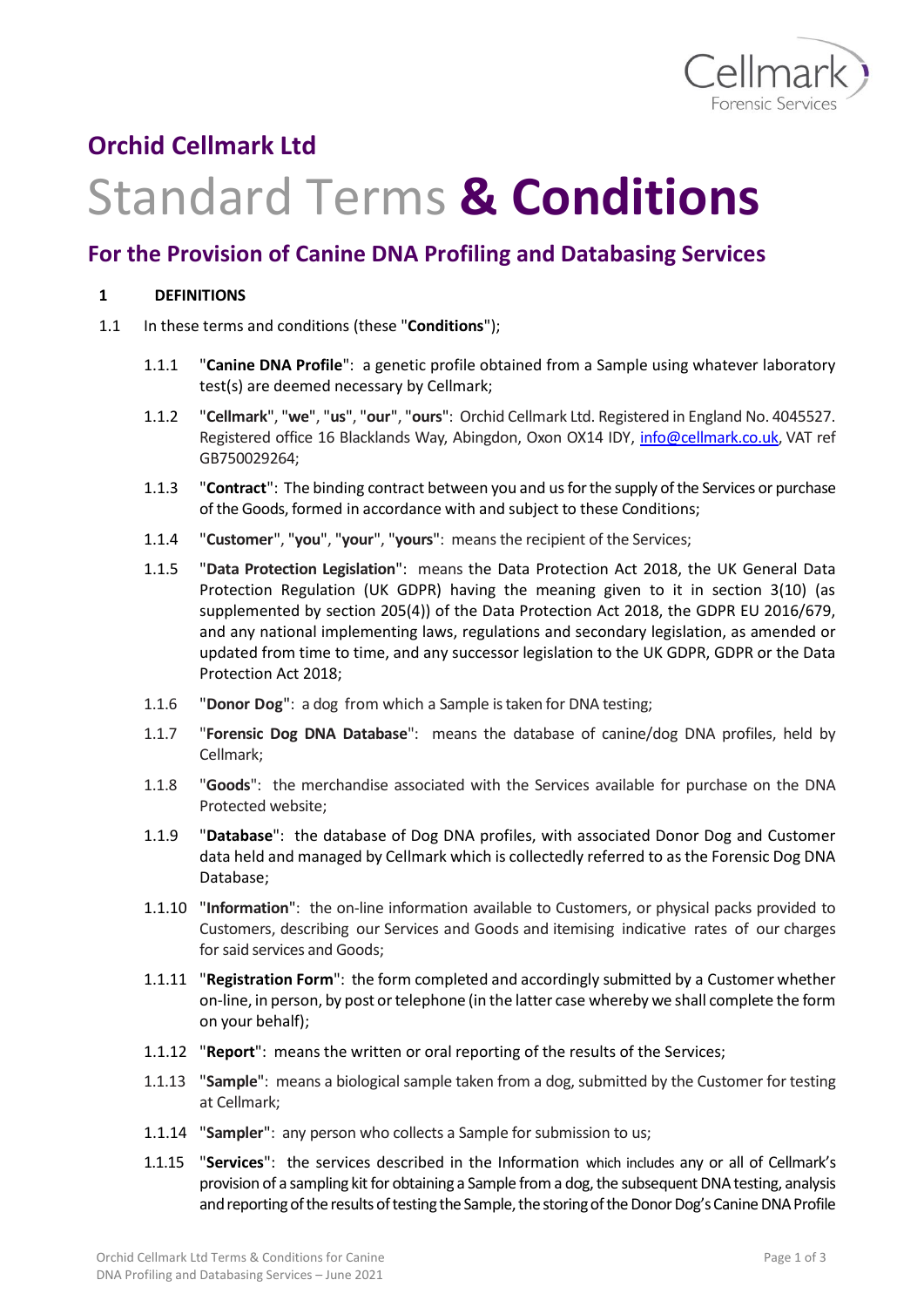

generated from the Sample on the Database, and the comparison of the Donor Dog's Canine DNA Profile, from time to time, against other Canine DNA Profiles;

- 1.1.16 "**Third Parties**": all persons other than you and us.
- 2 Once you have submitted a duly completed Registration Form, acceptance of your order will take place when we email you to accept it, at which point a contract will come into existence between you and us to the exclusion of any other terms and conditions insofar as such exclusion does not affect your statutory rights such as your right to change your mind, by way of written notice to us, within fourteen days of submission of the Registration Form. If we are unable to accept your order, we will inform you of this and will not charge you for the Services or Goods. This might be because the Services or Goods are out of stock, because of unexpected limits on our resources which we could not reasonably plan for, or because we have identified an error in the price or description. Our website is currently solely for the promotion of Services and Goods in the UK and we do not accept orders from addresses outside the UK.
- 3 It is your responsibility to ensure that you are in a position to legally submit a DNA sample from the Donor Dog. Failure to do so or providing false or misleading information is unlawful and may constitute an offence. It is the responsibility of the individual who submits a sample(s) for DNA testing to comply with all applicable laws and regulations of the country from where the testing is requested, where the samples are taken, and where the test results are destined. Cellmark cannot be held liable for any breaches of such laws.
- 4 It is your responsibility to follow all recommended procedures detailed in the instructions supplied with the Sampling kit in relation to contamination prevention and continuity of chain of custody in relation to any Samples provided to Cellmark.
- 5 When submitting a Registration Form on-line, please check the content of the Form before clicking the "Submit" button as the Contract will be based on the information submitted. Changes can be made to on-line entries before submission to correct errors.
- 6 All fees payable for the Services and Goods are quoted inclusive of VAT in the relevant Information.
- 7 Unless specifically detailed, any standard fee does not cover provision of the following, non-exhaustive items:
	- i. Any fees or costs associated with the taking of Samples.
	- ii. Any additional scientific work required.
- 8 We will only carry out the Services when the following have been supplied to us to our satisfaction and in accordance with our directions given from time to time:
	- i. A duly completed Registration Form.
	- ii. All samples relevant to the purpose for which the Services are required.
	- iii. a. Payment of the required fee; or b. where appropriate, an agreement to pay against an invoice to be raised on dispatch of the Report for which our payment terms are 30 days from invoice date.
- 9 We do not accept responsibility for the acts or omissions of the Sampler.
- 10 Completion of a Registration Form requesting Cellmark to carry out testing and analysis will be deemed to constitute an order and is the authority to commence the process and incur the fees. In the event of this order being subsequently cancelled by you for whatever reason, Cellmark reserves the right to make the following cancellation charges for the administrative procedures already carried out, including during the 14 day cooling off period in which you may cancel your order:

|                 | Before kit | After kit   | On receipt of | If testing |
|-----------------|------------|-------------|---------------|------------|
|                 | dispatch   | $dispatch*$ | sample        | started    |
| Dog DNA testing | £10        | £20         | £50           | full price |

\* The cancellation fee is subject to the return of the complete, unused sampling kit to Cellmark, otherwise the full testing fee will be charged.